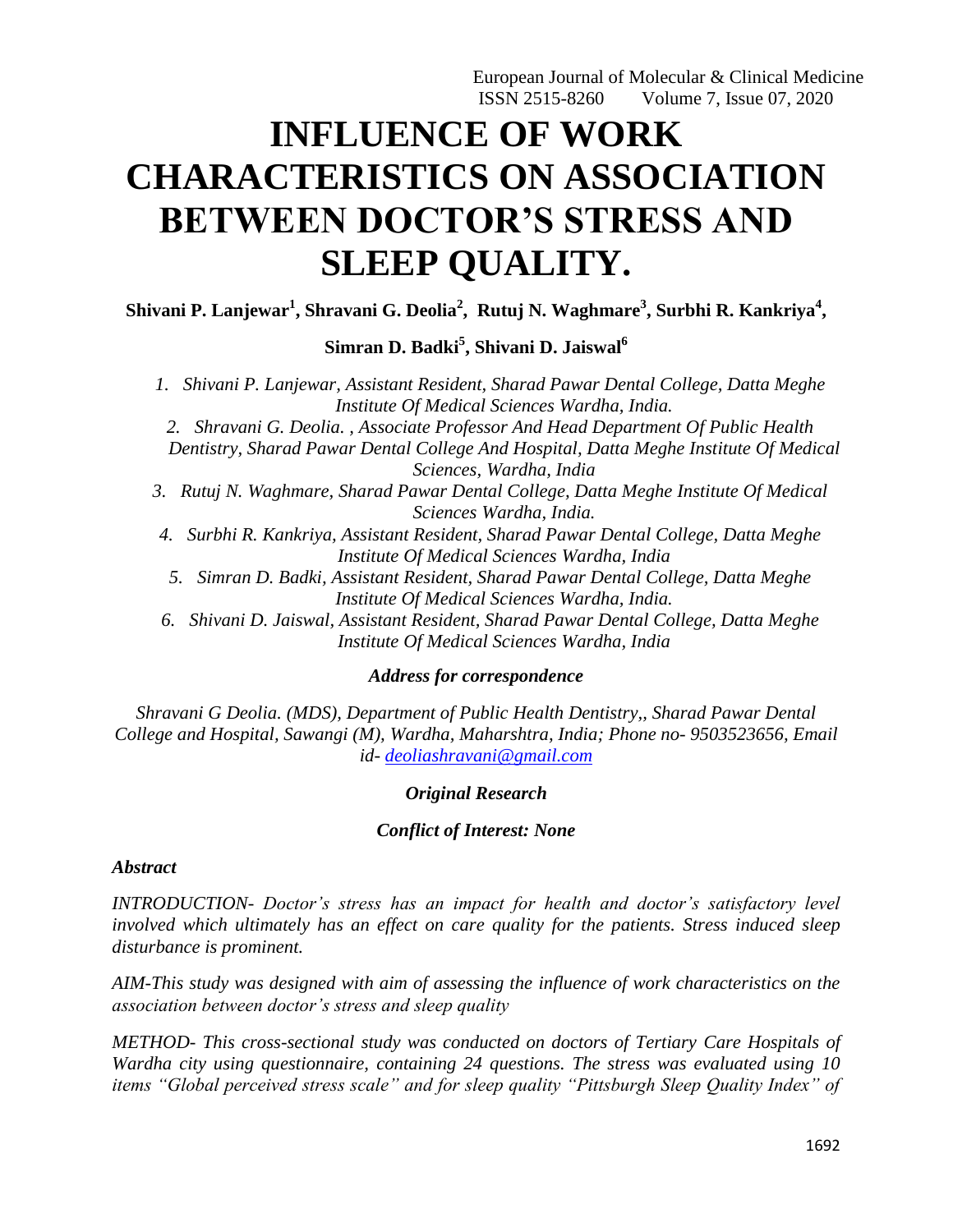European Journal of Molecular & Clinical Medicine ISSN 2515-8260 Volume 7, Issue 07, 2020

*total 14 items was used. The variables were compared in unpaired t test and Pearson correlation test to know the level of significant of determinacy which was set at less than 0.05.*

*RESULTS –The Positive PSS Score for post-graduates was 14.03 ± 4.55 and staff was 15.69 ± 4.44, the Negative PSS score was 13.57 ± 5.15 and 11.37 ± 4.39, respectively which was statistically significant (p<0.05). Negative PSS scores of females were higher (13.92 ± 5.36) as compared to males (11.96*  $\pm$  *4.54) but the difference was also statistically insignificant (p <0.05). The total PSS and Total PSQI scores were almost equals in post-graduates and staff, males and females, day and night shift duty doctors.*

*CONCLUSION- Certain characteristic of work shift among doctors can directly affects the stress and sleep quality and indirectly affect the patient care and treatment. The study indicates that work characteristic may influence sleep quality and stress among doctors. We need to improve work shift schedule in order to provide good health and well-being of doctor which will further improve the quality of patient care.*

*Key Words- Doctor, Sleep quality, Stress*

#### **Introduction:**

Stress is a part of every individual's life.<sup>1</sup> Doctors continuously exposed to a very high-level stress in the course of their whole career.<sup>2</sup> Stress in a health practice has always a topic of issue as while taking care of people"s life, mistakes and errors could be expensive and sometimes may be irreversible.<sup>3</sup> WHO recommends one doctor to treat thousand people.<sup>4</sup> Doctors have huge patient load reporting with various complaints, WHO recommends one doctor to treat thousand people.<sup>5</sup> Thus, is expected that doctors need to be in the perfect state of mind without any anxieties and morbid worries but it is not frequently the situation, as doctors are affected by the same variables that execute stress on the overall population as well as the stress owing to the particularities of profession and the society expectations.<sup>3</sup>

By the quality of work doctors are exposed to an excess of emotions like disappointment when the patient's disease advances, a sense of failure feeling of helplessness against disease and its related losses, a need to rescue the patient, anxiety of becoming himself ill, unhappiness, facing uncertainty in medical practice. These feelings are dominant in nature and capable of causing distress arise due to patient-doctor relationship. Frequent exposure to such involvement of distress and emotions will contribute to the very high levels of stress which doctor experience in their course of occupation.<sup>2</sup> Stress is usually associated with undesirable organizational outcomes such as reduced productivity, improper timekeeping, trouble in comprehending new procedures, lack of collaboration, lack of attention, felling of irritation, increased tendency to make faults and aggressiveness.<sup>2</sup>

Moreover, excessive stress leads to tension, anxiety in turn causing sleep problems.<sup>6</sup>For human being, sleep is a vital indicator of overall health and well-being.<sup>7</sup> Sleep is an integral part of human life and it is a very important behavioural components of sustaining good healthy state.<sup>8</sup> Sleep has healing and refreshing effects.<sup>9</sup> Hence disorder of it may be results in significantly affected functionality thus emphasizing the importance of sufficient sleep. Sleep disturbances means any difficulty in falling asleep or failure to maintain sleep due to nocturnal eating, noise or snoring.<sup>9</sup> Sleeping habit means behavior pertaining to bed time, time to rise, coffee at night, night sleep duration and sleeping pills consumptions.<sup>9</sup> Sleep disturbances can also lead to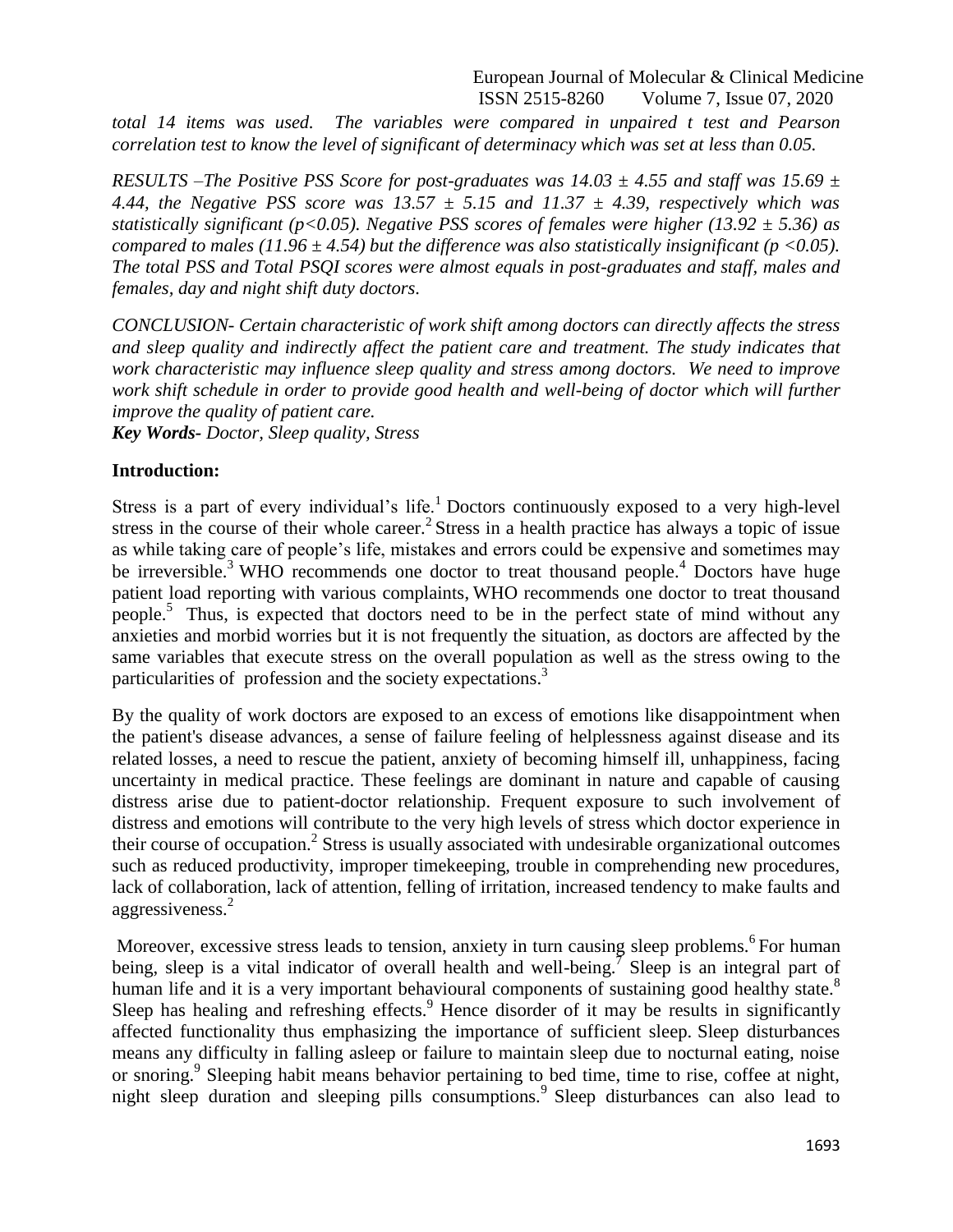European Journal of Molecular & Clinical Medicine ISSN 2515-8260 Volume 7, Issue 07, 2020

psychological and physical problems.<sup>7</sup> Several previous studies have found association between work place stress  $10^{-13}$  and sleep problems in various occupation groups.<sup>13-16</sup> It is also very important to understand the influence of work characteristic in doctors and its association between doctor"s stress and sleep quality as many studies designed to know about the influence of work characteristics. As per our literature research, there was less study done on sleep quality on Doctors profession. Hence this study was designed with aim of influence of work characteristics and its association between doctor"s sleep quality and the stress in tertiary care hospitals of Wardha city.

#### **Methodology-**

This cross-sectional study was conducted on doctors working at Tertiary Care Hospitals of Wardha city for investigation of the association between sleep- stress quality in doctors using questionnaire. Ethical approval was obtained from "Institutional Ethical Committee" (DATTA MEGHE INSTITUTE OF MEDICAL SCIENCES (DU)/ IEC/2018-19/7577) and informed consent was first taken from all study participants. Data was collected by single person during entire period providing instructions about how to fill questions. A period of 30 minutes was given for filling the questionnaires. Questionnaire containing components were: Demographic component, Global perceived stress scale (PSS) and the Pittsburgh Sleep Quality Index (PSQI) was given to doctors. The demographic component included age, gender, designation & work shift.

Fourteen questions were asked for stress evaluation and ten questions were asked for sleep evaluations of doctors. The Perceived Stress Scale [PSS] containing 14 questions is a typical stress assessment tool which helps us understanding how different conditions affect one"s feeling and perceived stress. Hence, remains a popular choice. The advantage of Perceived Stress Scale is that it can be applied to different types of subject, wide range of settings, while the other reviewed stress scales for medical professions workers focus only on stresses of academics.<sup>17, 18</sup> PSQI evaluates various factors related to sleep quality in last one-month period. The PSQI in total consist of 7 components: subjective sleep quality, sleep latency, sleep durations the ratio between time slept and time in bed, habitual sleep efficiency, sleep disturbances, use of sleep medication; daytime dysfunction. 16

The total score which is derived from seven subscales and higher scores designate poorer sleep quality.<sup>16</sup> The perceived stress scale were used for assessing stress, seven among the fourteen items considered as positive (4-7, 9, 10 and 13) and the other seven were considered as negative(1-3, 8, 11, 12 and 14) which represent self-efficacy and perceived helplessness, respectively. The above item was rated on Likert type scale of 5-point ( $0 =$  never to  $4 =$  very often). Total 14item scores were obtained by first reversing the score of positive item and then adding all scores to calculate global perceived stress.

Descriptive analysis was carried out in order to evaluate the measures of the collected result. After organizing the data, it was stored in spread-sheet in Windows XP, Excel 2007 program and statistical analysis was conducted on the SPSS version 21. Quantitative variables were compared in unpaired t test and correlation.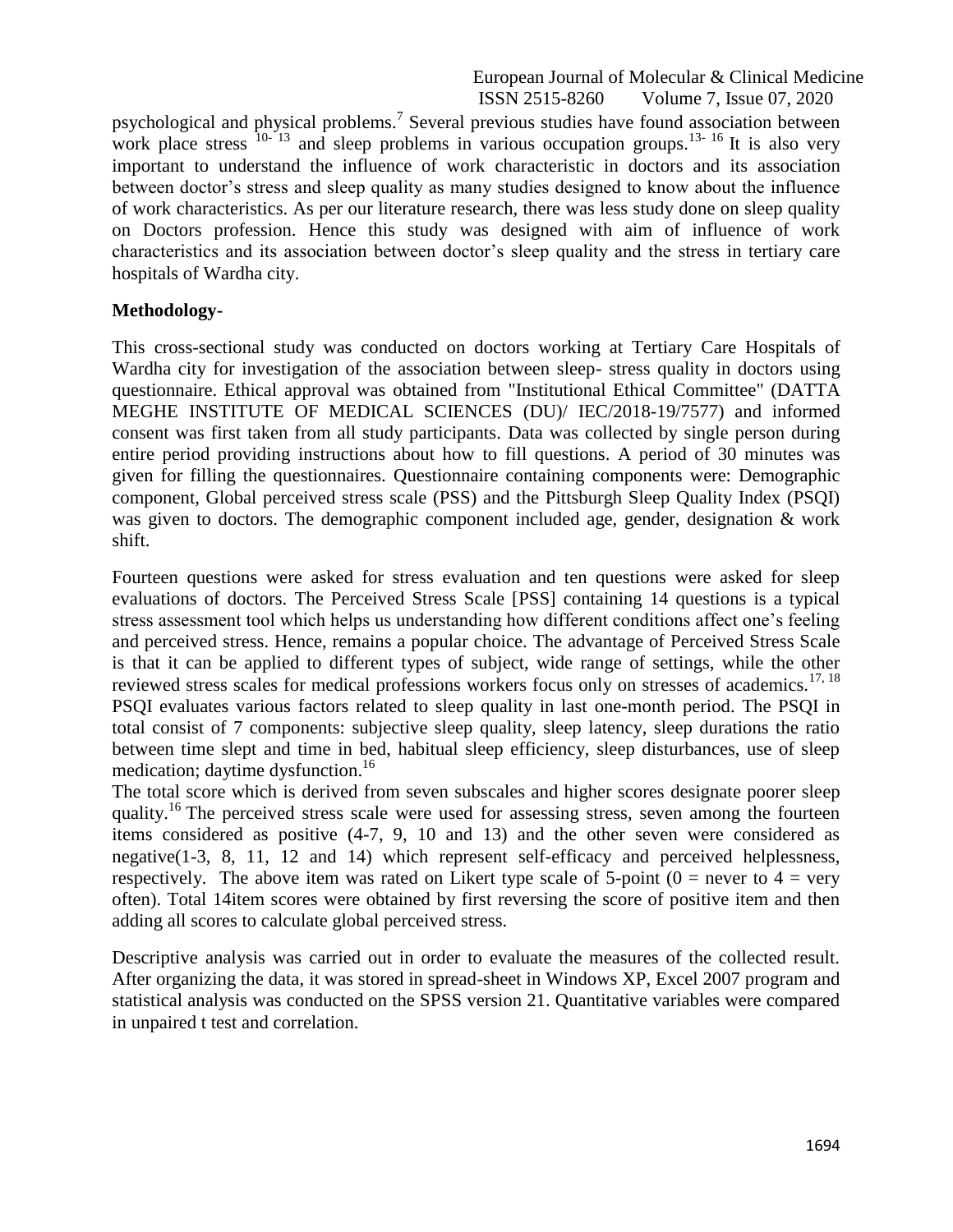#### **Results:**

Table 1 show the mean scores of total PSS and PSQI. Total PSS was  $27.43 \pm 4.19$  and for positive PSS it was  $14.58 \pm 4.57$  and for negative PSS it was  $12.85 \pm 5.01$ . Total PSQI was  $10.18\pm 1.86$ . The component with the highest score was Sleep duration (2.33 $\pm$  0.65) and lowest scores were found for Habitual sleep efficiency  $(0.12 \pm 0.45)$ .

Table 2 shows the further division of PSS scores based on Specialization, Gender and Working Shift. The total PSS scores were almost equal in Post-graduates  $(27.61 \pm 4.49)$  and in Staff were (27.06±3.52) which was statistically insignificant. The Positive PSS Score for Post-graduates  $(14.03 \pm 4.55)$  and Staff (15.69 $\pm$ 4.44), the Negative PSS score was (13.57 $\pm$  5.15) and (11.37 $\pm$ 4.39) respectively which was statistically significant (p<0.05) .Total PSS scores was almost equal in males and females (27.06  $\pm$  3.87 and 27.88 and  $\pm$  4.55) and it was statistically not significant. For, Positive PSS scores slight difference was noted, males having little higher scores  $(15.10 \pm 4.55)$  than females  $(13.97 \pm 4.56)$  but it was statistically insignificant. However, for Negative PSS scores the females showed higher scores (13.92  $\pm$  5.36) than males (11.96  $\pm$  4.54) and this difference was found to be statistically significant,  $(p<0.05)$ . It was observed, the total PSS scores was almost equal in day and night shift duty doctors. (27.23  $\pm$  4.82 and 27.77 and  $\pm$ 2.88, respectively) and it was statistically not significant. For, Positive PSS scores slight difference was noted with day shift doctors having little higher scores (15.00  $\pm$  4.54) than night shift (13.87  $\pm$  4.58) which was again statistically insignificant. However, for Negative PSS scores of females were higher (13.92  $\pm$  5.36) as compared to males (11.96  $\pm$  4.54) but the difference was statistically significant ( $p < 0.05$ ).

Table 3 shows that total PSQI scores were similar in Post-graduates  $(10.31 \pm 1.90)$  and in Staff  $(9.90 \pm 1.77)$  and it was statistically not significant. Total PSQI scores were almost equal in males and females  $(9.88 \pm 1.66$  and  $10.53 \pm 2.04$ , respectively) and it was statistically significant (p value <0.05). Also, "use of sleeping medication", "subjective sleep quality", "daytime dysfunction", "sleep latency", "habitual sleep efficiency", "sleep disturbances" and "sleep duration" was again found to be statistically insignificant between PG & staff and between genders". Table 8 shows that Total PSQI scores were almost equal in day and night shift duty doctors (10.14 $\pm$  2.06 and 10.24  $\pm$  1.49, respectively) and it was statistically not significant. Also, Subjective sleep quality (1.85  $\pm$  0.65 and 2.22  $\pm$ 0.58) and Sleep duration (2.56  $\pm$  0.52 and 1.95  $\pm 0.67$ ) were significant between day & night shift(p<0.05) and other components were found to be statistically insignificant.

From table number -4 it was seen that there was statically significant Positive correlation among PSS and PSQI scale.

As in our results, none of the participant had score less than 5 so for convenience we modified the PSQI scale; 0-7 were considered as good sleep quality, 8-13 moderately poor sleep quality and 14-21 categorized as poor sleep quality. The scores showed that 9% subjects had good sleep quality, 89% subjects had moderately poor sleep quality and 2% subjects had moderately poor sleep quality as seen in Table 5.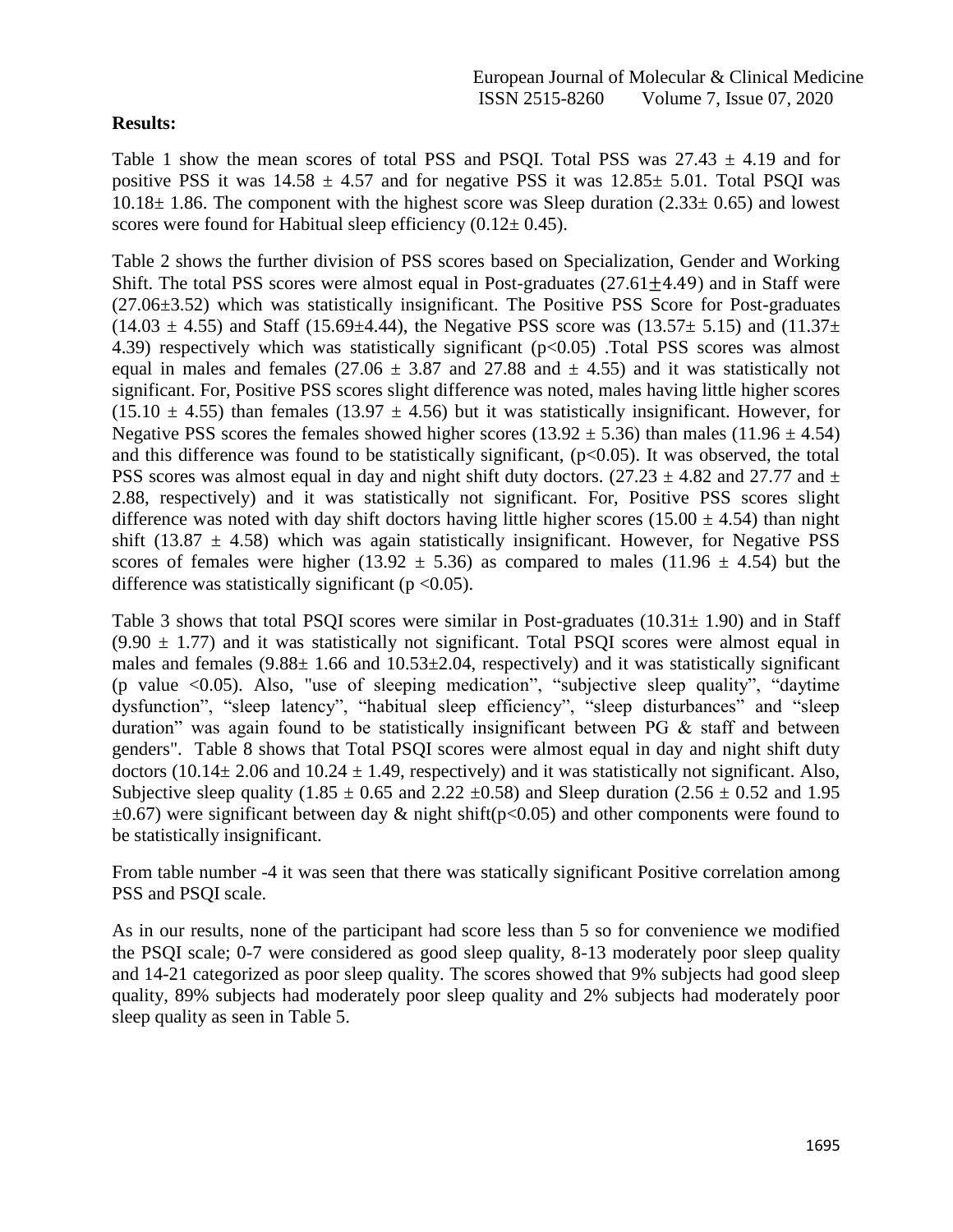#### **Discussion**

The tight work schedule can cause physical and mental morbidity leading to risk of sleep deprivation, sleep-wake cycle pattern change.

For this association studies done on professionals working in a tight schedule have shown an elevated error percentage during work because of partial deprivation of sleep. Sleep deprivation leads to a variety of neurophysiologic and psychological imbalances like decreased alertness and mood variations which have direct effects on an individual"s performance. Investigators have seen a direct correlation between insomnia and sleep disruption due to stress with development of depression in medical students.<sup>19</sup>

It was seen from the result of this study that the stress severity was associated significantly with poorer sleep quality. According to the prior studies conducted among Norway and Korean populations the findings were found consistent.<sup>20, 21</sup>

Work load and work shift have a straight effect on stress- sleep quality in individual. In our study we observed that 100% of all the subjects have poor sleep quality. However similar Study done on Effect of stress- sleep quality in adult medical students had found that 58% of all the subjects had poor sleep quality.<sup>18</sup> Sterud and Johannessen found the association between high social support and low sleep problem risks in the men workers.<sup>20</sup> Van Laethem et-al conclude the association between high exposure to demands of job and poor sleep quality in workers of Swedish.<sup>24</sup> The job related to stress were associated with disorder of sleep like higher expectations without rewards was reported by Kim et-al.<sup>21</sup> Chazelle et-al work among French workers found that greater exposure to psychological demands predicted independently elevated sleep disorders risk  $^{22}$ 

Our results showed that there is no significant difference between men and women"s quality of sleep. Men and women doctors might have exposed to same amount of stress. Gender did not modify significantly the stress-sleep association. The work load both on male and female doctors was relatively equal. However, in another study done on Paramedical and Medical Students sex was an essential factor in students in perceived stress and females exhibited higher perceived stress as compared to males.  $23, 24$  Female medical students were more prone to mental health problems in their training period. 25, 26 In contrast, in a study conducted in Norway among general working population females showed lesser stress of work than male which predicted the risk of sleep disorder.<sup>20</sup> Another study done on Korean working population reported similar results they also showed that women had low work-related stress than men which predicted the risk of sleep disorder.<sup>21</sup> The results of studies on general working population may not be extrapolated doctor profession. Further studies are warranted to identify sex specific stress-sleep association. Caruso-et-al study noticed that the diseases and mortality data were associated with extensive working hours (greater than 40 hr/week).<sup>27</sup> Another study showed that the high working hour exposure were reflected in behavioural changes - reduced hours of sleep and physiological - decreased immune response.<sup>28</sup> Recent data indicates that long working hour in relation with sleep quality and duration had adverse effect.<sup>29</sup> In fact, data found in literature report the association between extensive working hours and increased prevalence of weight gain and metabolic syndrome, as well as an increased incidence of symptoms of depression and coronary heart disease. $30$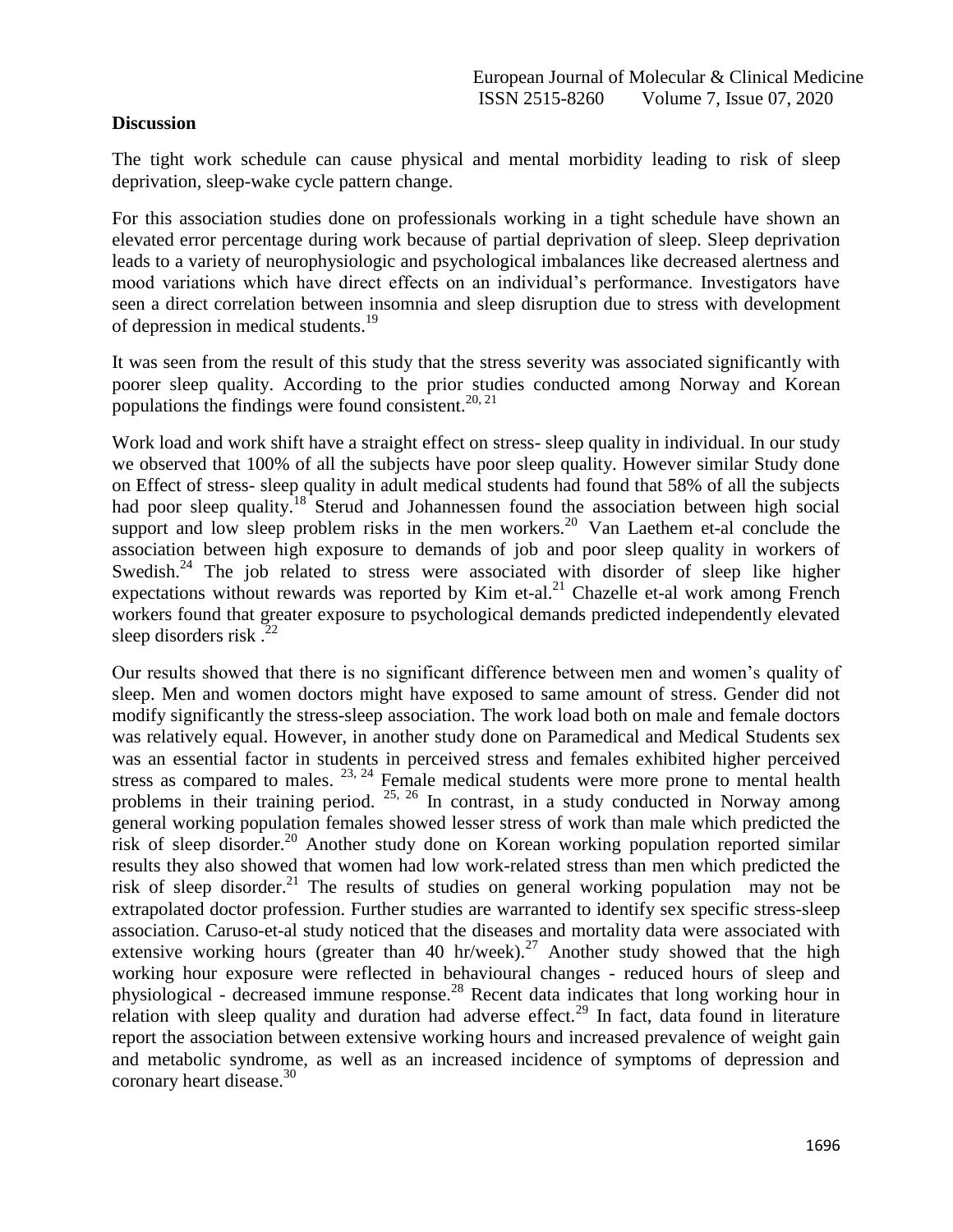Ethical approval: Study was approved by "Institutional Ethical Committee" (DATTA MEGHE INSTITUTE OF MEDICAL SCIENCES (DU)/ IEC/2018-19/7577)

#### **References-**

- [1] Zodpey, S., Sharma, A., Zahiruddin, Q. S., Gaidhane, A., & Shrikhande, S. Allopathic doctors in India: Estimates, norms and projections. Journal of Health Management2018; 20(2), 151-163. . [https://doi.org/10.1177/0972063418763651.](https://doi.org/10.1177/0972063418763651)
- [2] Thangaraj S, D"souza L. Prevalence of Stress Levels among First Year Medical Undergraduate Students. International Journal of Interdisciplinary and Multidisciplinary Studies (IJIMS). 2014; 1 (5):176–81.
- [3] Aomojali A, The prevalence and association of stress with sleep quality among medical students. Journal of Epidemiology and Global Health 2017; 7(3):169–174.
- [4] Tendolkar, V. D., Behere, P., Sharma, V. K., Quazi, Z., Gaidhane, A., & amp; Sebastian, T. Relationship between perceived stress and mental functions and psychiatric morbidity: A survey in maharashtra. Journal of Datta Meghe Institute of Medical Sciences University. 2016; 11(3), 285-290.
- [5] Rawekar A, Jagzape A, Srivastava T, Gotarkar S. Skill Learning Through Early Clinical Exposure: An Experience of Indian Medical School. J Clin Diagn Res. 2016 Jan;10(1):01–04.
- [6] Kumar S. Burnout and Doctors: Prevalence, Prevention and Intervention. Healthcare (Basel). 2016 Jun 30; 4(3).
- [7] Jain S, Bhombe K, Deolia S, Patil S, Rajnalwar B, Sen S. Association of impaired sleep, impaired awakening, vitality, and fatigue related to dental caries. Arch Med Health Sci. 2017;5(2):223–228.
- [8] Familoni O. An overview of stress in medical practice. Afr Health Sci. 2008 Mar; 8(1):6– 10.
- [9] Lohitashwa R, Kadli N, Kisan R, A S, Deshpande D. Effect of stress on sleep quality in young adult medical students: a cross sectional study. International Journal of Research in Medical Sciences. 2017 Jan 17; 3(12): 19–23.
- [10] Kim H-N, Cho J, Chang Y, Ryu S, Shin H, Kim H-L. Association between Personality Traits and Sleep Quality in Young Korean Women. Voracek M, editor. PLoS ONE. 2015 Jun 1; 10(6):1-17.
- [11] Aliyu I, Mohammed II, Lawal TO, Gudaji M, Garba N, Monsudi KF, Michael GC, Peter ID, Assessment of Sleep Quality among Medical Doctors in a Tertiary Hospital in a Semi-Rural Setting. Journal of neuroscience in rural practice.2018; 9(4): 535–540.
- [12] Ramli HHS@, Salam A, Roslan R, Hasan NA, Jin TH, Othman MN. Stress and its association with the academic performance of undergraduate fourth year medical students at Universiti Kebangsaan Malaysia. International Medical Journal Malaysia. 2014; 13(1):19–24.
- [13] Yusoff MSB, Abdul Rahim AF, Yaacob MJ. Prevalence and Sources of Stress among Universiti Sains Malaysia Medical Students. Malays J Med Sci. 2010; 17(1):30–37.
- [14] Aktekin M, Karaman T, Senol YY, Erdem S, Erengin H, Akaydin M. Anxiety, depression and stressful life events among medical students: a prospective study in Antalya, Turkey. Medical Education. 2001 Jan; 35(1):12–17.
- [15] Swaminathan A, Viswanathan S, Gnanadurai T, Ayyavoo S, Manickam T. Perceived stress and sources of stress among first-year medical undergraduate students in a private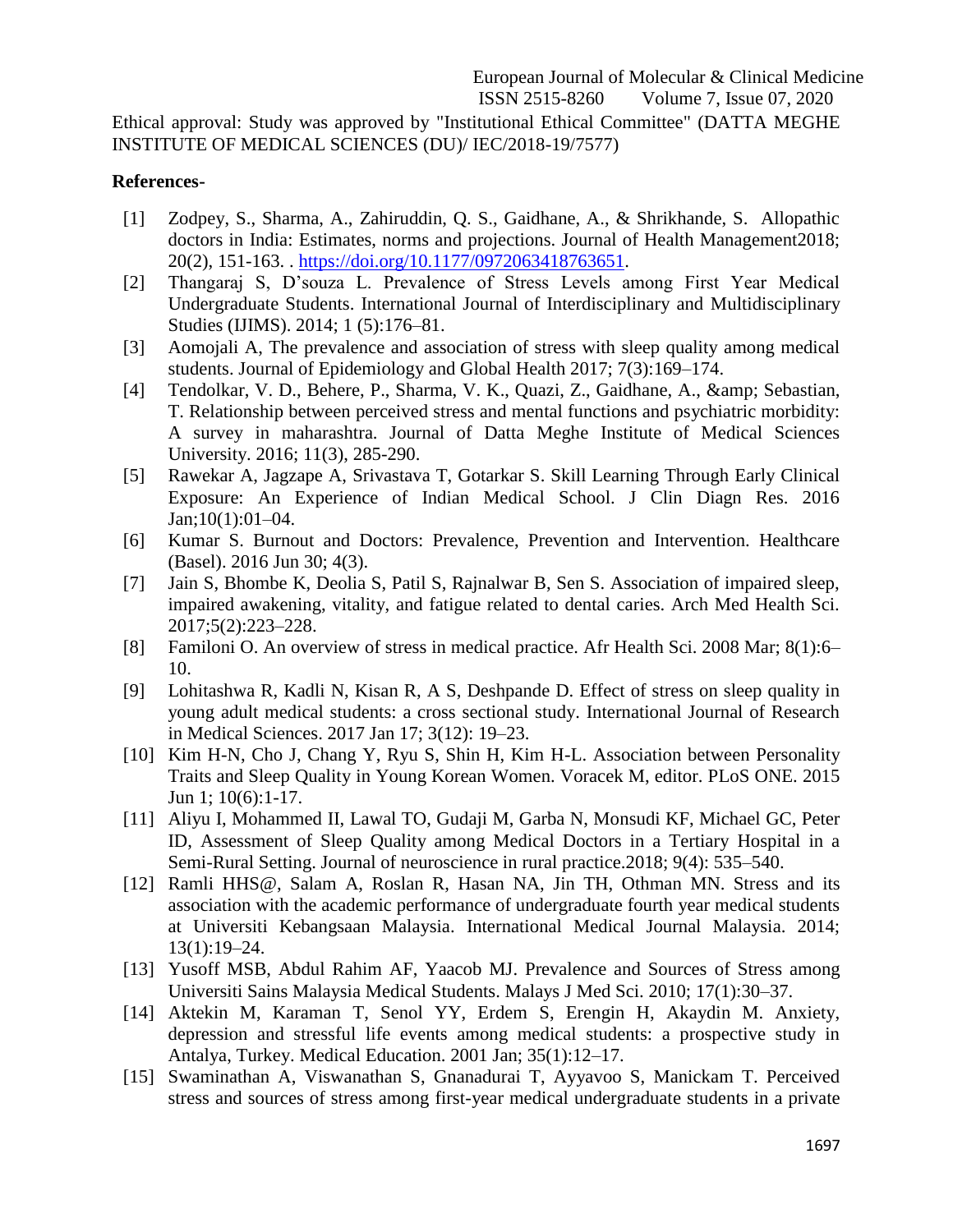medical college – Tamil Nadu. National Journal of Physiology, Pharmacy and Pharmacology. 2016; 6(1):9–14.

- [16] Almojali AI, Almalki SA, Alothman AS, Masuadi EM, Alaqeel MK. The prevalence and association of stress with sleep quality among medical students. J Epidemiol Glob Health. 2017; 7(3):169–174.
- [17] Borjalilu S, Mohammadi A, Mojtahedzadeh R. Sources and Severity of Perceived Stress among Iranian Medical Students. Iran Red Crescent Med J. 2015 Oct 6; 17(10):1–6.
- [18] Shah M, Hasan S, Malik S, Sreeramareddy CT. Perceived stress, sources and severity of stress among medical undergraduates in a Pakistani medical school. BMC Med Educ. 2010 Jan 15; 10(2): 1-8.
- [19] Goel D A Prospective Study on Effect of Stress on Sleep Quality in Young Medical Student in a Tertiary Hospital | International Archives of BioMedical and Clinical Research. 2016 Sept; 2(3):43-46.
- [20] Johannessen HA, Sterud T. Psychosocial factors at work and sleep problems: a longitudinal study of the general working population in Norway. Int Arch Occup Environ Health. 2017; 90(7):597–608.
- [21] Kim G, Min B, Jung J, Paek D, Cho S-I. The association of relational and organizational job stress factors with sleep disorder: analysis of the 3rd Korean working conditions survey (2011). Ann Occup Environ Med. 2016;28(1):46-49.
- [22] Chazelle E, Chastang J-F, Niedhammer I. Psychosocial work factors and sleep problems: findings from the French national SIP survey. Int Arch Occup Environ Health. 2016 Apr; 89(3):485–495.
- [23] Moayedi F, Bastami MM, Ashouri FP, Hamadiyan H, Rasekhi S. Comparison of Sources and Severity of Perceived Stress between Paramedical and Medical Students. 2016; 5(6):183–190.
- [24] Niemi PM, Vainiomäki PT. Medical students" distress quality, continuity and gender differences during a six-year medical programme. Medical Teacher. 2006 Jan; 28(2):136–141.
- [25] Van Droogenbroeck F, Spruyt B, Keppens G. Gender differences in mental health problems among adolescents and the role of social support: results from the Belgian health interview surveys 2008 and 2013. BMC Psychiatry. 2018 Dec; 18(1):1–9.
- [26] Backovi DV. Gender differences in academic stress and burnout among medical students in final years of education. 24(2):175–181.
- [27] Caruso CC, Bushnell T, Eggerth D, Heitmann A, Kojola B, Newman K, et al. Long working hours, safety, and health: toward a National Research Agenda. Am J Ind Med. 2006 Nov; 49(11):930–942.
- [28] Van der Hulst M. Long workhours and health. Scand J Work Environ Health. 2003; 29(3):171-88. https://doi.org/10.5271/sjweh.720. - Google Search [Internet]. [cited 2019 May 18
- [29] Fernandes J da C, Portela LF, Griep RH, Rotenberg L. Working hours and health in nurses of public hospitals according to gender. Rev Saúde Pública. 2017; 51(63):1–13.
- [30] Bannai A, Tamakoshi A. The association between long working hours and health: a systematic review of epidemiological evidence. Scand J Work Environ Health. 2014 Jan; 40(1):15–18.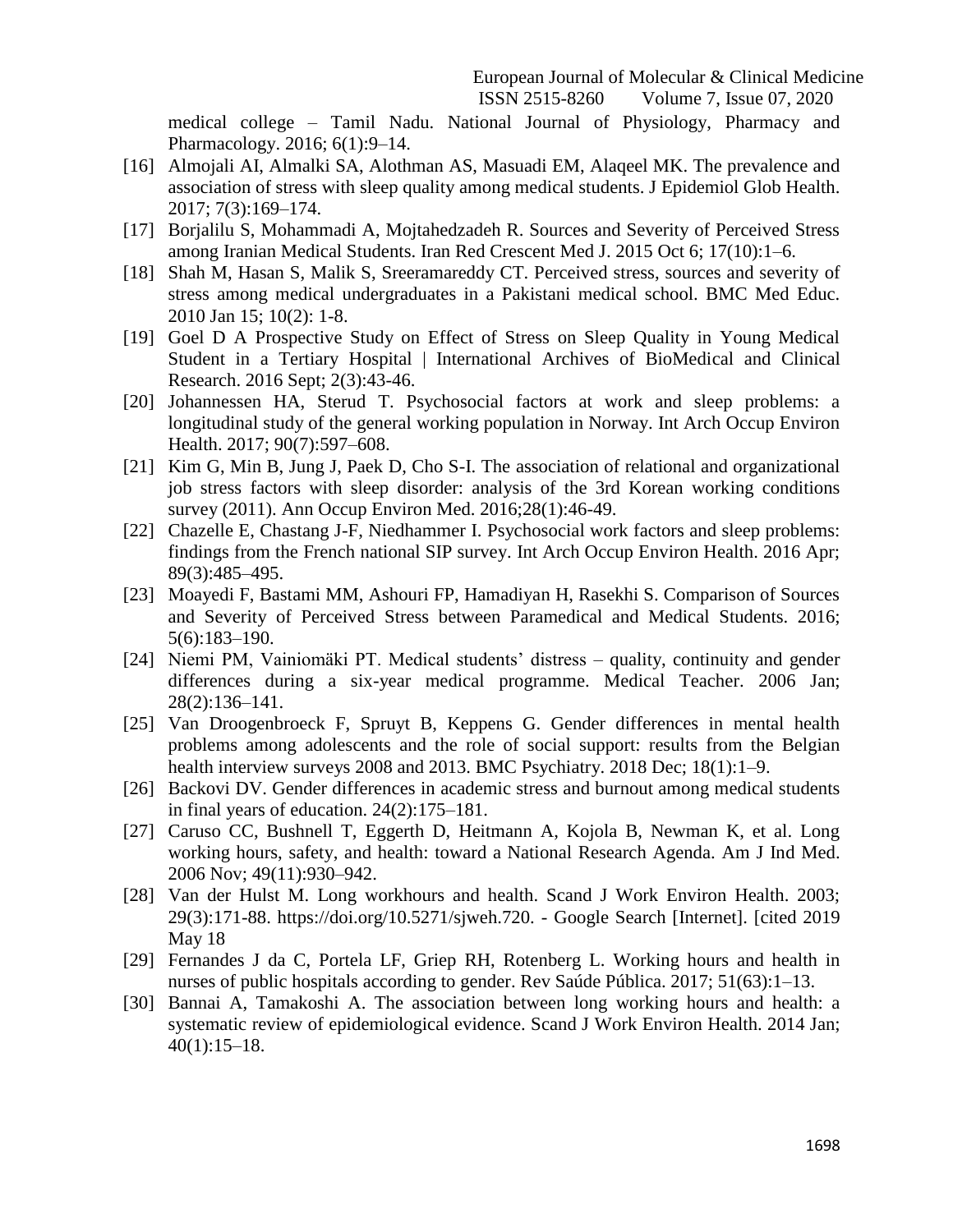## European Journal of Molecular & Clinical Medicine<br>ISSN 2515-8260 Volume 7, Issue 07, 2020 Volume 7, Issue 07, 2020 Table 1: Description of Overall PSS Scores Overall PSQI amongst study participants

| Variables                           |                                 | $\mathbf n$ | Mean  | Std. Deviation |
|-------------------------------------|---------------------------------|-------------|-------|----------------|
|                                     | Positive<br><b>PSS</b>          | 131         | 14.58 | 4.57           |
| <b>PSS</b>                          | Negative<br><b>PSS</b>          | 131         | 12.85 | 5.01           |
|                                     | Total                           | 131         | 27.43 | 4.19           |
|                                     | Subjective<br>sleep<br>quality  | 131         | 1.99  | 0.65           |
|                                     | Sleep<br>latency                | 131         | 1.61  | 0.64           |
|                                     | Sleep<br>duration               | 131         | 2.33  | 0.65           |
| <b>PSQI</b>                         | Habitual<br>sleep<br>efficiency | 131         | 0.12  | 0.45           |
|                                     | Sleep<br>disturbances           | 131         | 1.87  | 0.54           |
| Use<br>of<br>sleeping<br>medication | 131                             | 1.22        | 0.50  |                |
|                                     | Daytime<br>dysfunction          | 131         | 0.12  | 0.45           |
|                                     | Total PSQI<br>Score             | 131         | 10.18 | 1.86           |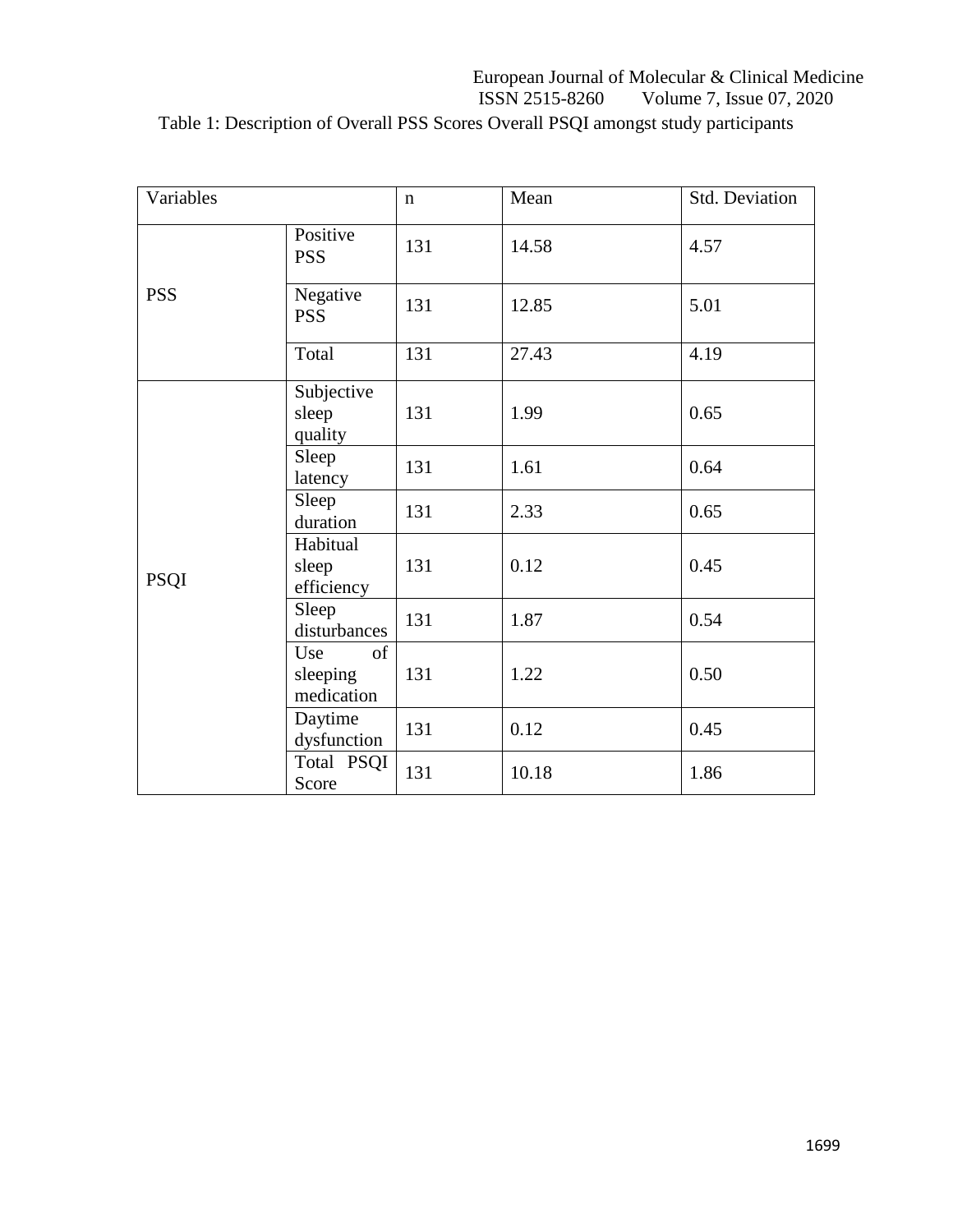### European Journal of Molecular & Clinical Medicine<br>ISSN 2515-8260 Volume 7, Issue 07, 2020 Volume 7, Issue 07, 2020 Table 2: Comparison of PSS scores in Specialization, Gender and Working Shift by unpaired 't' test

| Variables                       | $PG(n=88)$       | Staff $(n=43)$   | p- value | Male $(n=71)$    | Female<br>$(n=60)$      | p- value | Day $(n=82)$     | Night<br>$(n=49)$     |       |
|---------------------------------|------------------|------------------|----------|------------------|-------------------------|----------|------------------|-----------------------|-------|
|                                 | Mean $\pm$ SD    | Mean $\pm$ SD    |          | Mean $\pm$ SD    | Mean $\pm$ SD           |          | Mean $\pm$ SD    | Mean $\pm$ SD         | value |
| <b>Positive PSS</b>             | $14.03 \pm 4.55$ | $15.69 \pm 4.44$ | 0.01     | $15.10 \pm 4.55$ | $13.97 \pm 4.56$ 0.15   |          | $15.00 \pm 4.54$ | $13.87 \pm 4.58$ 0.17 |       |
| Negative PSS $ 13.57 \pm 5.15 $ |                  | $11.37 \pm 4.39$ | 0.05     | $11.96 \pm 4.54$ | $13.92 \pm 5.36$ 0.02** |          | $12.23 \pm 5.08$ | $13.89 \pm 4.76$ 0.65 |       |
| <b>Total PSS</b>                | $27.61 \pm 4.49$ | $27.06 \pm 3.52$ | 0.48     | $27.06 \pm 3.87$ | $27.88 \pm 4.55$        | 0.26     | $27.23 \pm 4.82$ | $27.77 \pm 2.88$ 0.47 |       |

p<0.05; significant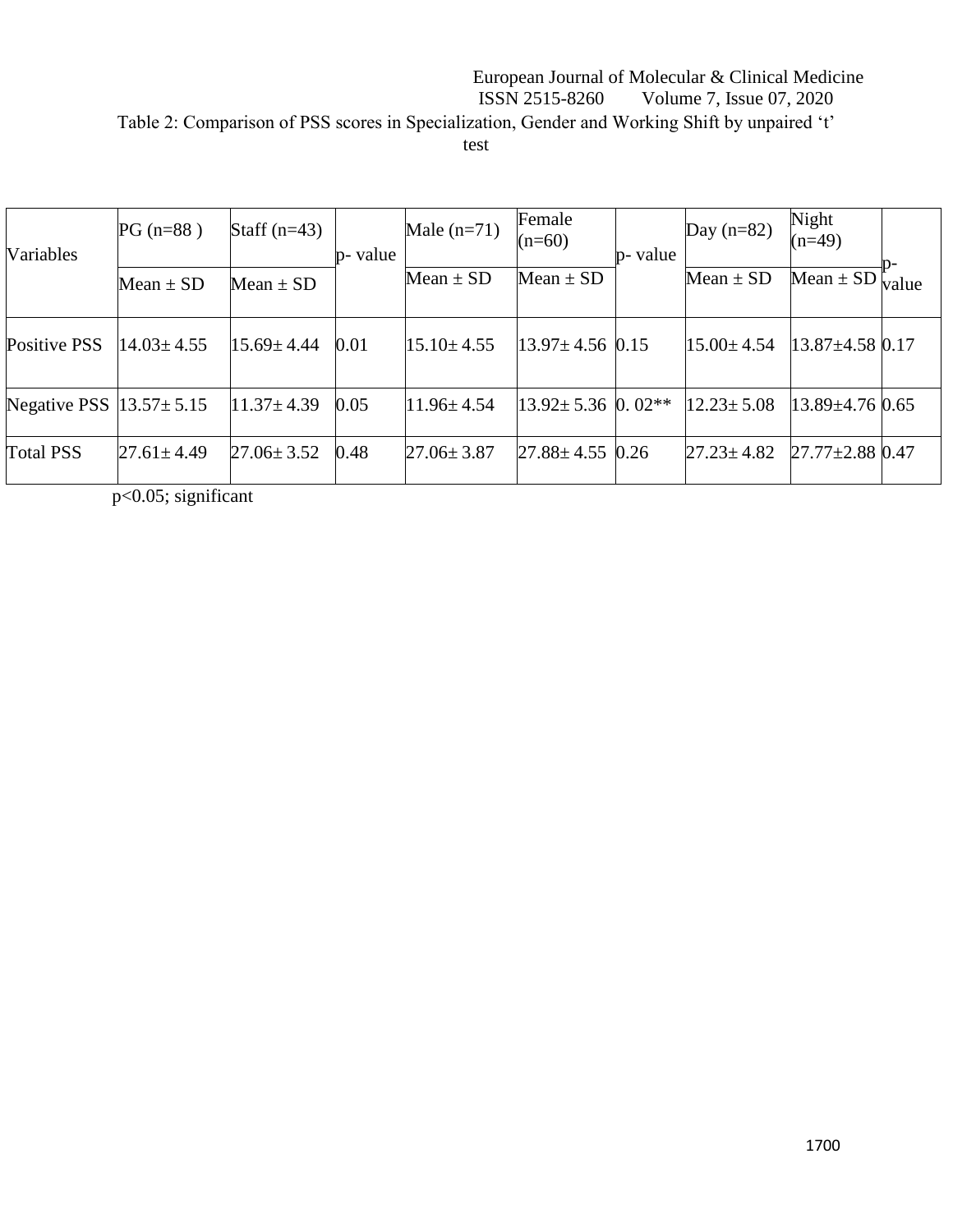|                                               |                               |                 |          |                 | Female           |               | Day                 | Night                                              |                |
|-----------------------------------------------|-------------------------------|-----------------|----------|-----------------|------------------|---------------|---------------------|----------------------------------------------------|----------------|
| Variables                                     | $PG(n=88)$                    | Staff $(n=43)$  | p- value | Male $(n=71)$   | $(n=60)$         | $p-$<br>value | $(n=82)$            | $(n=49)$                                           | $\pm$ p- value |
|                                               | Mean $\pm$ SD                 | Mean $\pm$ SD   |          | Mean $\pm$ SD   | Mean $\pm$ SD    |               | Mean<br>SD          | $\pm$ Mean<br>SD                                   |                |
| Subjective<br>quality                         | $sleep$ <sub>2.05±</sub> 0.70 | $1.86 \pm 0.51$ | 0.10     | $1.91 \pm 0.60$ | $2.08 \pm 0.69$  | 0.142         |                     | $1.85 \pm 0.65$ $2.22 \pm 0.58$ $0.001**$          |                |
| Sleep latency                                 | $1.62 \pm 0.66$               | $1.60 \pm 0.62$ | 0.86     | $1.56 \pm 0.60$ | $1.68 \pm 0.70$  | 0.294         |                     | $1.69 \pm 0.69$ $1.48 \pm 0.54$ $0.080$            |                |
| Sleep duration                                | $2.26 \pm 0.70$               | $2.48 \pm 0.50$ | 0.06     | $2.32 \pm 0.62$ | $2.35 \pm 0.68$  | 0.821         |                     | $2.56 \pm 0.52$   $1.95 \pm 0.67$   $0.001$ **     |                |
| Habitual<br>efficiency                        | sleep $_{0.17\pm0.53}$        | $0.02 \pm 0.15$ | 0.07     | $0.10 \pm 0.46$ | $0.15 \pm 0.44$  | 0.541         |                     | $0.07 \pm 0.30 \times 21 \pm 0.62 \times 0.099$    |                |
| Sleep<br>disturbances                         | $1.92 \pm 0.55$               | $1.76 \pm 0.52$ | 0.13     | $1.83 \pm 0.53$ | $1.91 \pm 0.56$  | 0.373         |                     | $1.82 \pm 0.56 \times 1.93 \pm 0.51 \times 269$    |                |
| Use of sleeping $1.20 \pm 0.48$<br>medication |                               | $1.25 \pm 0.53$ | 0.58     | $1.18 \pm 0.42$ | $1.26 \pm 0.57$  | 0.343         |                     | $1.20 \pm 0.51 \,   1.24 \pm 0.48 \,   0.679 \,  $ |                |
| Daytime<br>dysfunction                        | $1.07 \pm 0.73$               | $0.90 \pm 0.81$ | 0.22     | $0.97 \pm 0.75$ | $1.08 \pm 0.76$  | 0.404         |                     | $0.92 \pm 0.79 \mid 1.18 \pm 0.66 \mid 0.061$      |                |
| Total PSQI score                              | $10.31 \pm 1.90$              | $9.90 \pm 1.77$ | 0.23     | $9.88 \pm 1.66$ | $10.53 \pm 2.04$ | $0.048*$      | $10.14 \pm$<br>2.06 | $10.24 \pm$<br>1.49                                | 0.771          |

Table 3: Comparison of PSQI scores in Specialization, Gender and Working Shift by unpaired 't' test

p<0.05; significant